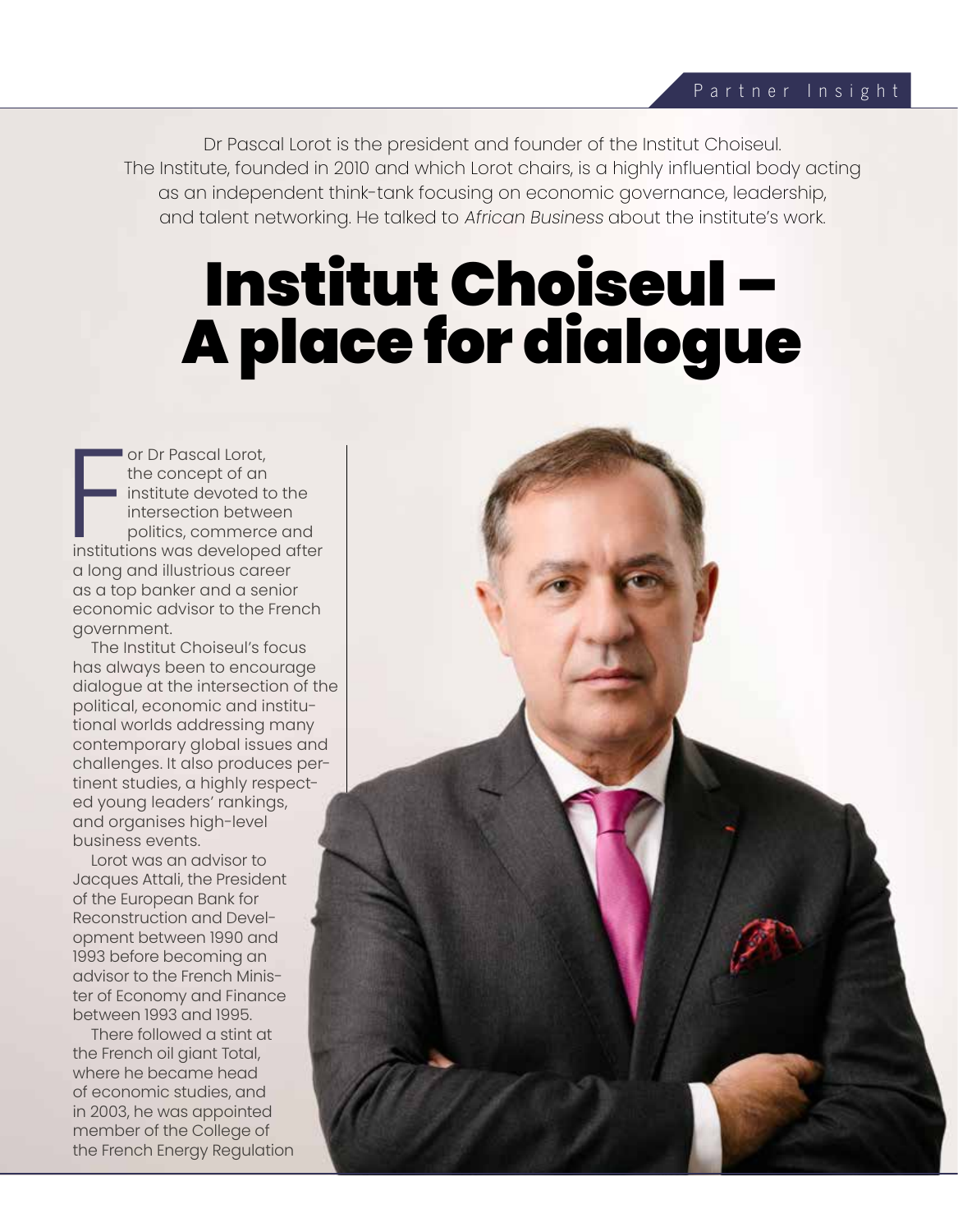# Partner Insight



Commission, a seat he held until 2010 when he inaugurated the Institut Choiseul.

Both Russia and Africa are being targeted. Lorot has experience in Russia, where he was a director of the Moscow office of BNP Paribas, and since 2019 his position as Special Representative of the French Minister of Foreign Affairs for economic diplomacy in Central Asia has clearly been invaluable.

As Lorot explains: "Our objective is to work towards the creation of a new type of business dialogue between France and these actors in a context that challenges us to explore new forms of bilateral cooperation."

#### **The Choiseul 100 Africa ranking**

But the Institut Choiseul is perhaps best known for the Choiseul 100 Africa, an annual ranking launched in 2014 that identifies the continent's 100 most talented economic leaders under 40 years old.

#### **About the Institut Choiseul**

For the Institut Choiseul, Africa remains pivotal to the initiative to foster international development and cooperation. Founded by Pascal Lorot in 2010, its work includes promoting dialogue, hosting important gatherings of thought leaders and business people at annual summits, conducting and publishing

"Our motivation was to scrutinise the continent with confidence and optimism and to showcase the formidable assets that Africa possesses," says Lorot.

"More than a ranking, the Choiseul 100 Africa has become one of the most influential pan-African networks of the young generation comprising 400 active members spread across 46 of the continent's 54 countries."

There has been an interesting new development.: "We also identify an additional list of 100 more laureates who aspire to join the top 100, as it is impossible to showcase all the talents on the continent with just 100 names

"To draw up this profile of Africa's new generation, we call on experts and specialists on the subject. Several criteria are taken into account to select profiles such as reputation, background and skills, position and function, influence and networks, potential and leadership.

"The ranking methodology is dedicated to representing all

the African regions and as many countries as possible to identify an elite cohort from across the continent, as well as from all valuecreating sectors."

#### **More female laureates**

When asked about the main trends that can be identified from the Choiseul 100 Africa, Lorot identifies two main developments.

"One of the main trends is the increasing number of female laureates (about 40% of the laureates) which is not surprising as Africa's female entrepreneurship rate is the highest in the world.

"These personalities reflect this new generation of women's excellence, who are entrepreneurs in many sectors and on whom the continent can rely on for a sustainable and inclusive growth.

"Furthermore, we witnessed an increase of laureates from Southern Africa (from nine in 2020 to 16 in 2021) that is in line with the economic outlook for the sub-region, which after being hit hard by the

investigative studies, and generally providing a platform for interactive communications fostering the sustainable development of the continent.

It takes its name from a famous French diplomat, Etienne François, duc de Choiseul, who shaped France's international posture in the mid-18th century.

Perhaps the best-known of the institute's activities is the Choiseul 100 Africa, an annual study initiated in 2014, which is carried out by the Institut Choiseul to identify and rank young African leaders who have the potential to play a major role in the continent's economic development.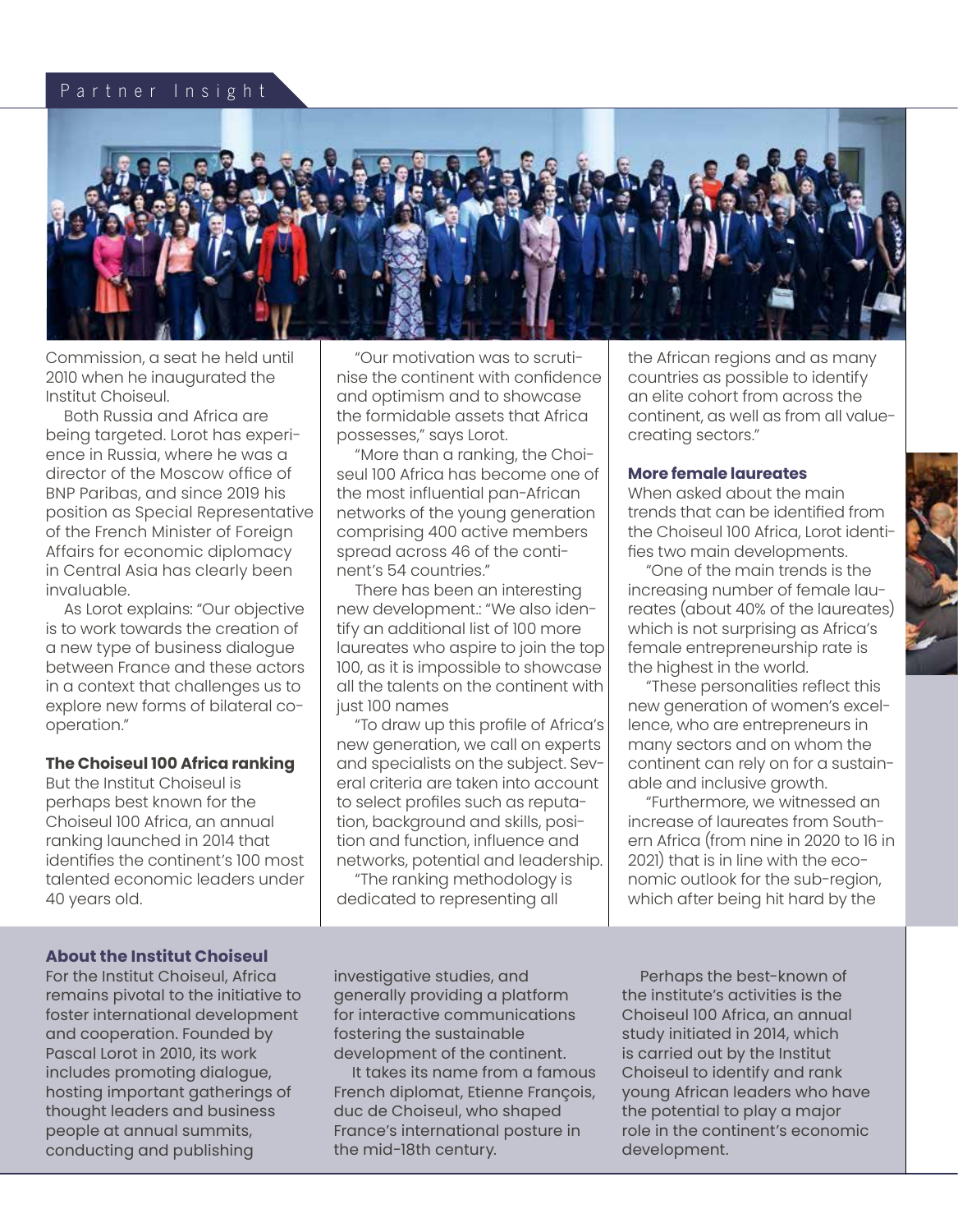

pandemic, with a 6% contraction of its GDP in 2020, has seen its economy rebound in 2021.

### **Rise of service sector**

"Another trend worth considering is the rise of young leaders evolving in services, which accompanies the growth of the African service economy," says Lorot.

"Indeed, many companies and startups in this field are emerging, regularly mobilising new technologies to facilitate the link between consumers and businesses, promoting sustainable

sector is industry (13 laureates), followed by finance, energy, and services (12 laureates).

"Finally, institutions are also particularly highlighted with 11 laureates, shedding the light on their major responsibility in supporting countries during the pandemic, but also showing that African excellence can be found in all areas of the economy.

"Not only are our laureates playing a leading role in the private sector, they are also shaping the future economic governance of the continent."



## **The Choiseul Africa Business Forum**

Taking place every year at the heart of the French Riviera, the Choiseul Africa Business Forum is the must-attend event dedicated to the development of business opportunities in and with Africa.

It consists of two days of debates and informal meetings in order to conquer all the fields of value creation in Africa and to develop structuring partnerships.

The Forum is a place of cross-fertilisation that aims to be key for analysing the growthgenerating sectors in Africa. It gathers African and European leaders in an interactive mode to develop a collective intelligence and to contribute to the opening of new scopes of partnerships with the continent.

The Forum is a place of interactive encounters aiming at building synergies between its participants, especially the Choiseul Africa network, a unique community bringing together the most talented young economic leaders of their generation.

projects thanks to a very high level of expertise.

"All the 16 sectors represented in the ranking obviously contribute to the making of tomorrow's Africa.

"The laureates of the Choiseul 100 Africa embody the broad spectrum of these fields of activity that underpin the continent's economic development.

"This year, the most represented

*Opposite: Some of the Choiseul 100 Africa laureates gathered with Amadou Gon Coulibaly, Prime Minister of the Republic of the Ivory Coast, during the Choiseul Africa Meeting in Abidjan, 4 and 5 May 2018.*

*Above: Opening ceremony of the first edition of the Choiseul Africa Business Forum, with Esmel Emmanuel Essis, Secretary of State in charge of the Promotion of Private Investment for the Republic of the Ivory Coast, at the stand.*

## **The Choiseul 100 Africa: Methodology**

The Choiseul 100 Africa is an annual study carried out independently by the Institut Choiseul. It identifies and ranks young African leaders aged 40 and under who will play a major role in the continent's economic development in the near future.

The work is conducted over several months. The Institut Choiseul contacts experts and specialists on the continent to achieve this ambitious study.

It is widely seen as a unique and important survey, and confers considerable prestige upon those who figure in it.

There are specific conditions to be met in order to be considered for the Choiseul 100 Africa rankings. Only profiles meeting the following conditions are selected:

- being a citizen of one of the 54 African states;
- being 40 years old or below on the 31st of December 2021;
- being an active contributor to the economic development of Africa.

To rank the selected profiles, several weighted criteria are taken into account such as the reputation, background and skill of the applicant. Also considered are the function, influence and networks, potential and leadership of the applicants.

The total score obtained in the different categories determines the position of each laureate in the final ranking.

And from this year, a further 100 applicants are being honoured, acknowledging the simple fact that limiting the selection to only 100 is just not viable in a continent that is so rich in its youth's economic potential.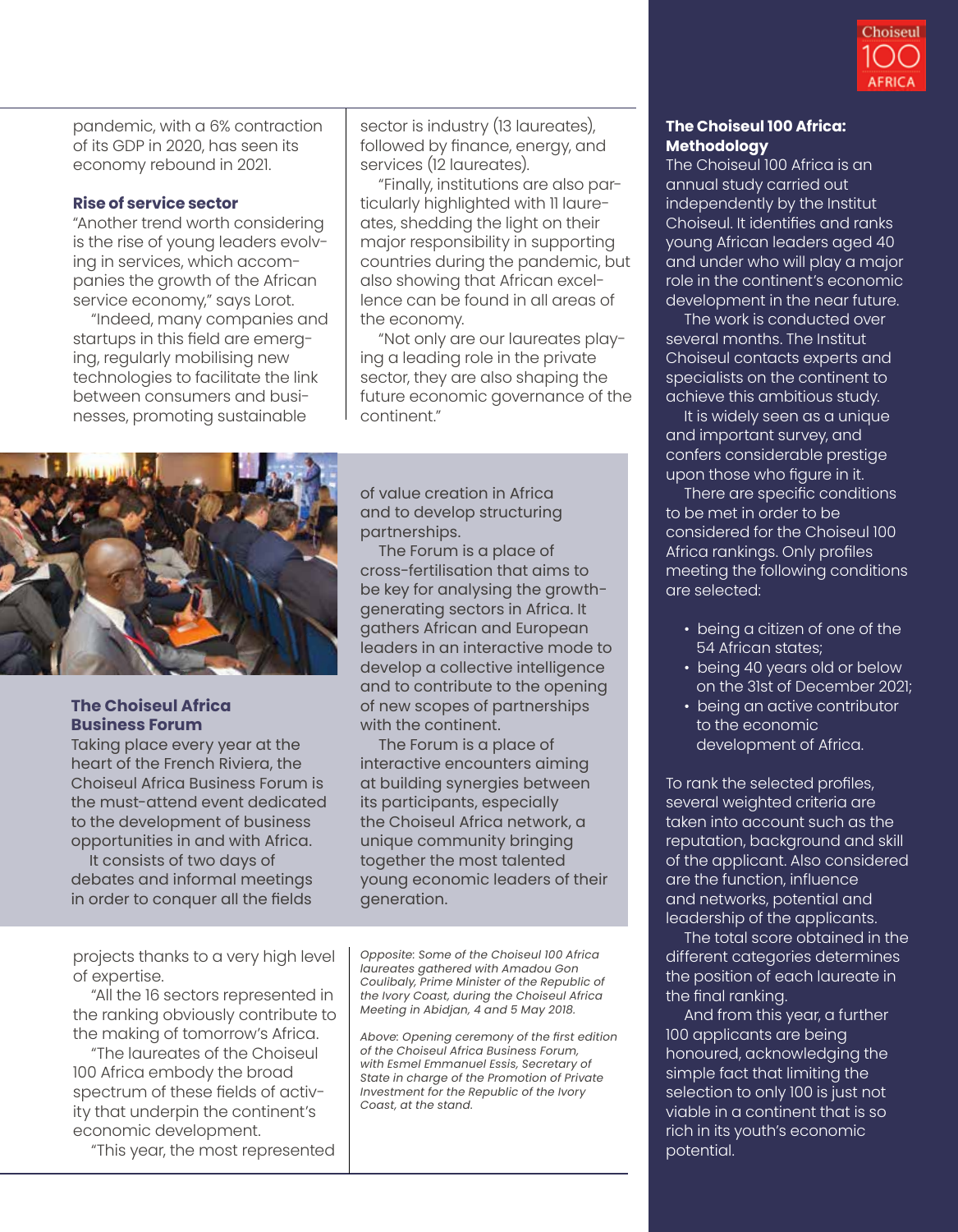

|                | Rank   Name                | Surname                    | Age   Position                            | Company                          | Country      |
|----------------|----------------------------|----------------------------|-------------------------------------------|----------------------------------|--------------|
| -1             | Amr                        | <b>ALLAM</b>               | 40 Chief Exec. Officer & Board Member     | Hassan Allam Holding             | Egypt        |
| $\overline{2}$ | Sébastien                  | KADIO-MOROKRO              | 40 Chief Exec. Officer                    | Petro Ivoire                     | Ivory Coast  |
| 3              | Akim                       | <b>DAOUDA</b>              | 40 Chief Exec. Officer                    | Gabonese Sovereign Wealth Fund   | Gabon        |
| 4              | Leila                      | <b>BOUAMATOU</b>           | 39 Chief Exec. Officer and Board Member   | Gén. de Banque de Mauritanie     | Mauritania   |
| 5              | Amrote                     | <b>ABDELLA</b>             | 39 General Manager, Sub-Saharan Africa    | Amazon Web Services              | Ethiopia     |
| 6              | Abdellatif                 | <b>KABBAJ</b>              | 40 Chief Exec. Officer                    | SoftGroup                        | Morocco      |
| 7              | Natalie                    | PAYIDA JABANGWE            | 38 Group Digital Exec. Officer            | Sanlam Group Limited             | Zimbabwe     |
| 8              | Eric                       | <b>NTUMBA BUKASA</b>       | 39 Dir. in charge of the South of the DRC | <b>Equity Bank Congo</b>         | <b>DRC</b>   |
| 9              | Ismael                     | <b>BARMOU</b>              | 40 Chief Exe. Officer                     | Soc. de Trans. Alimentaire       | Niger        |
| 10             | Mohammed Usman ABDUL-RAZAQ |                            | 36 Vice President                         | Africa Finance Corporation       | Nigeria      |
| 11             | Sherife                    | <b>ABDELMESSIH</b>         | 39 Chairman                               | <b>Future Energy Corporation</b> | Egypt        |
| 12             | Linda                      | <b>MABHENA-OLAGUNJU</b>    | 37 Founder & Managing Director            | DLO Energy Resources Group       | South Africa |
| 13             | Maria                      | DA CONCEICAO UINI BAPTISTA | 39 President                              | Angolan Capital Market Com.      | Angola       |
| 14             | Anta Babacar               | <b>NGOM DIACK</b>          | 37 Chief Exec. Officer                    | Sedima Group                     | Senegal      |
| 15             | Olugbenga                  | <b>AGBOOLA</b>             | 36 Founder & Chief Exec. Officer          | Flutterwave                      | Nigeria      |
| 16             | Saad                       | <b>SEFRIOUI</b>            | 39 Deputy Managing Director               | Addoha Group                     | Morocco      |
| 17             | Shahim                     | <b>ISMAEL</b>              | 35 Chief Exec. Officer                    | Inviso Group                     | Madagascar   |
| 18             | Abdou                      | <b>KANE</b>                | 38   Chief Exec. Officer and Founder      | WAW Telecom                      | Senegal      |
| 19             | Ghassen                    | <b>BEN AISSA</b>           | 39 General Manager                        | C-Logistics                      | Tunisia      |
| 20             | Ladi                       | <b>DELANO</b>              | 39 Founder and Co-Chief Exec. Officer     | Moove Africa                     | Nigeria      |
| 21             | Clyde                      | <b>FAKHOURI</b>            | 36 Managing Director                      | PFO Africa                       | Ivory Coast  |
| 22             | Belinda                    | <b>DISU</b>                | 35 Exec. Vice Chairwoman                  | Globacom                         | Nigeria      |
| 23             | Hasnaine                   | <b>YAVARHOUSSEN</b>        | 35 Chief Exec. Officer                    | Groupe Filatex                   | Madagascar   |
| 24             | Yacine                     | <b>WAFY</b>                | 38 Deputy President for West Africa       | Savannah Energy PLC              | Niger        |
| 25             | Mamadou                    | <b>FALL KANE</b>           | 38 Deputy Permanent Secretary             | COS Petrogaz                     | Senegal      |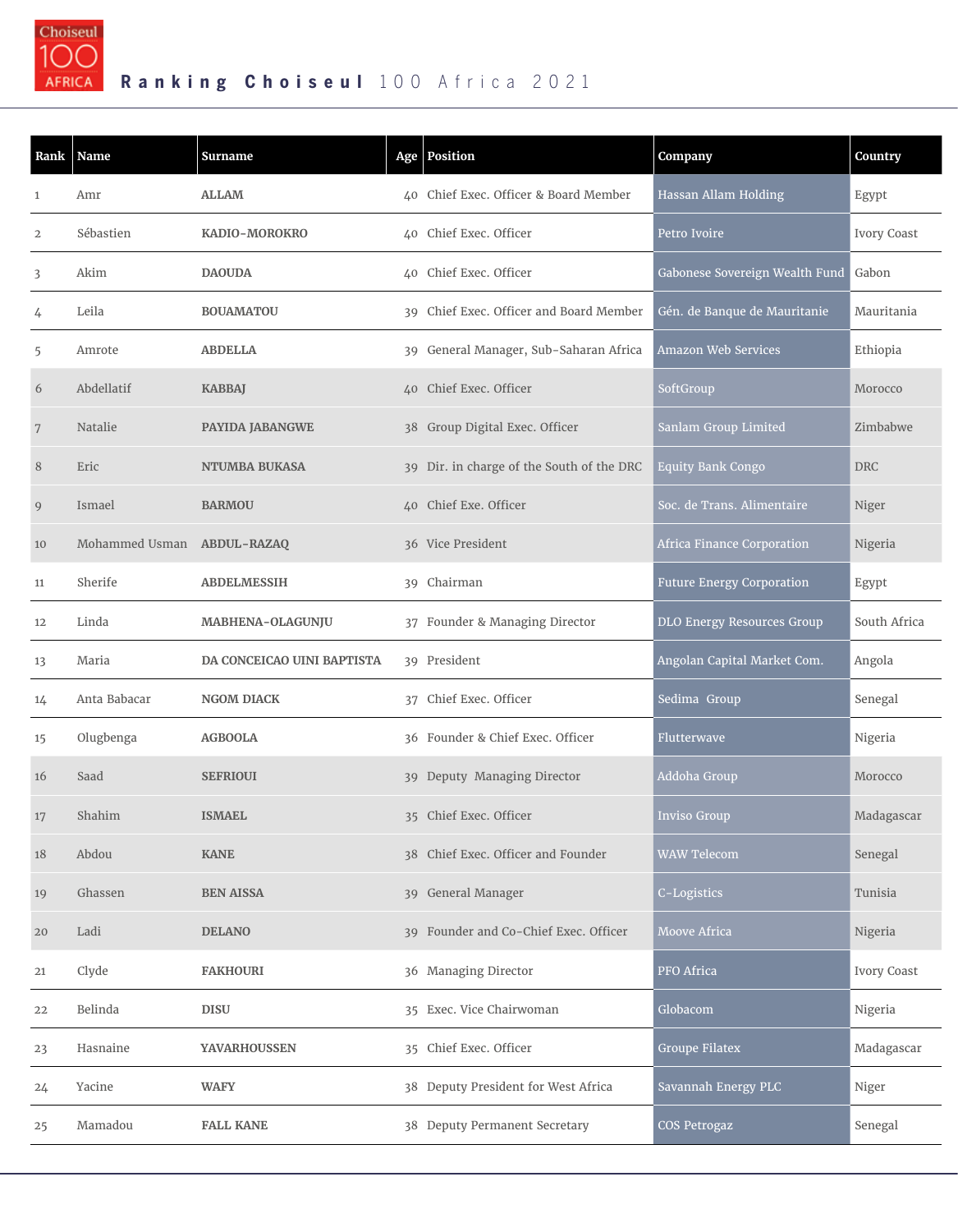

| Rank | Name         | Surname                |                 | Age   Position                            | Company                        | Country      |
|------|--------------|------------------------|-----------------|-------------------------------------------|--------------------------------|--------------|
| 26   | Zukie        | <b>SIYOTULA</b>        |                 | 39 Chief Exec. Officer                    | Siyotula Holdings              | South Africa |
| 27   | Ibrahim      | <b>BELKORA</b>         |                 | 40 Co-founder and Chief Exec. Officer     | Agro Juice Processing          | Morocco      |
| 28   | Rose Wanjiku | <b>MUTURI</b>          |                 | 40 Chief Digital Officer                  | <b>HF Group</b>                | Kenya        |
| 29   | Linda Tesi   | <b>RUSAGARA</b>        |                 | 33 Chief Exec. Officer                    | Kigali Innovation City         | Rwanda       |
| 30   | Ingrid       | <b>ETOKE</b>           |                 | 40 Senior Prog. Officer - Health investor | Fondation Bill & Melinda Gates | Cameroon     |
| 31   | Adebola      | <b>WILLIAMS</b>        |                 | 35 Group Chief Exec. Officer              | RED Group for Africa           | Nigeria      |
| 32   | Mehdi        | ALJ                    |                 | 38 Chief Exec. Officer                    | Sanam Agro                     | Morocco      |
| 33   | Mwamvita     | <b>MAKAMBA</b>         |                 | 40 Group Head - External Affairs          | Vodacom Group                  | Tanzania     |
| 34   | Zephanie     | <b>NIYONKURU</b>       |                 | 36 Deputy Chief Exec. Officer             | Rwanda Development Board       | Rwanda       |
| 35   | Fatma        | <b>REKIK</b>           | 40              | Chief Exec. Officer                       | <b>Stifen Group</b>            | Tunisia      |
| 36   | Yahia        | <b>CHRAIBI</b>         | 40 <sup>°</sup> | Chief Exec. Officer                       | <b>SAHAM Assurance</b>         | Morocco      |
| 37   | Aarti        | <b>TAKOORDEEN</b>      | 40              | Chief Financial Officer                   | <b>ISE Limited</b>             | South Africa |
| 38   | Fatoumata    | <b>BA</b>              |                 | 35 Managing Partner - Janngo Capital      | Janngo                         | Senegal      |
| 39   | Badreiddine  | <b>MANSOURI</b>        |                 | 39 Managing Director Sub Sahara Africa    | <b>Stellantis</b>              | Morocco      |
| 40   | Ada          | <b>OSAKWE</b>          |                 | 40 Managing Partner                       | <b>Agrolay Ventures</b>        | Nigeria      |
| 41   | Jordana      | <b>REMON COUBECHE</b>  |                 | 33 Group Commercial Director, Partner     | Coubeche Group                 | Djibouti     |
| 42   | Lucia        | BAKULUMPAGI-WAMALA     |                 | 38 Chief Exec. Officer                    | <b>Bakulu Power</b>            | Uganda       |
| 43   | Walter       | <b>DA CRUZ PACHECO</b> |                 | 35 Chief Exec. Officer                    | Angolan Stock Exchange         | Angola       |
| 44   | Ali          | <b>ZEROUALI</b>        |                 | 40 Coop and Int. Business Dev. Director   | Masen                          | Morocco      |
| 45   | Achumile     | MAJIJA                 |                 | 37 Chief Exec. Officer                    | Prudential Uganda              | South Africa |
| 46   | Kader        | <b>THIAM</b>           |                 | 35 Deputy Managing Director               | <b>GETRAN Group</b>            | Senegal      |
| 47   | Adetoye      | <b>AGUESSY</b>         |                 | 38 Founder & Chief Exec. Officer          | RightCom Technologies          | Benin        |
| 48   | Anisse       | <b>TERAI</b>           |                 | 37 Head of Policy and Partnerships        | Islamic Dev. Bank Group        | Algeria      |
| 49   | Halima       | <b>ALIKO-DANGOTE</b>   |                 | 40 Exec. Director                         | Dangote Industries             | Nigeria      |
| 50   | Aguibou      | LY                     |                 | 35 Founder & Chief Exec. Officer          | <b>IBS Technologies</b>        | Guinea       |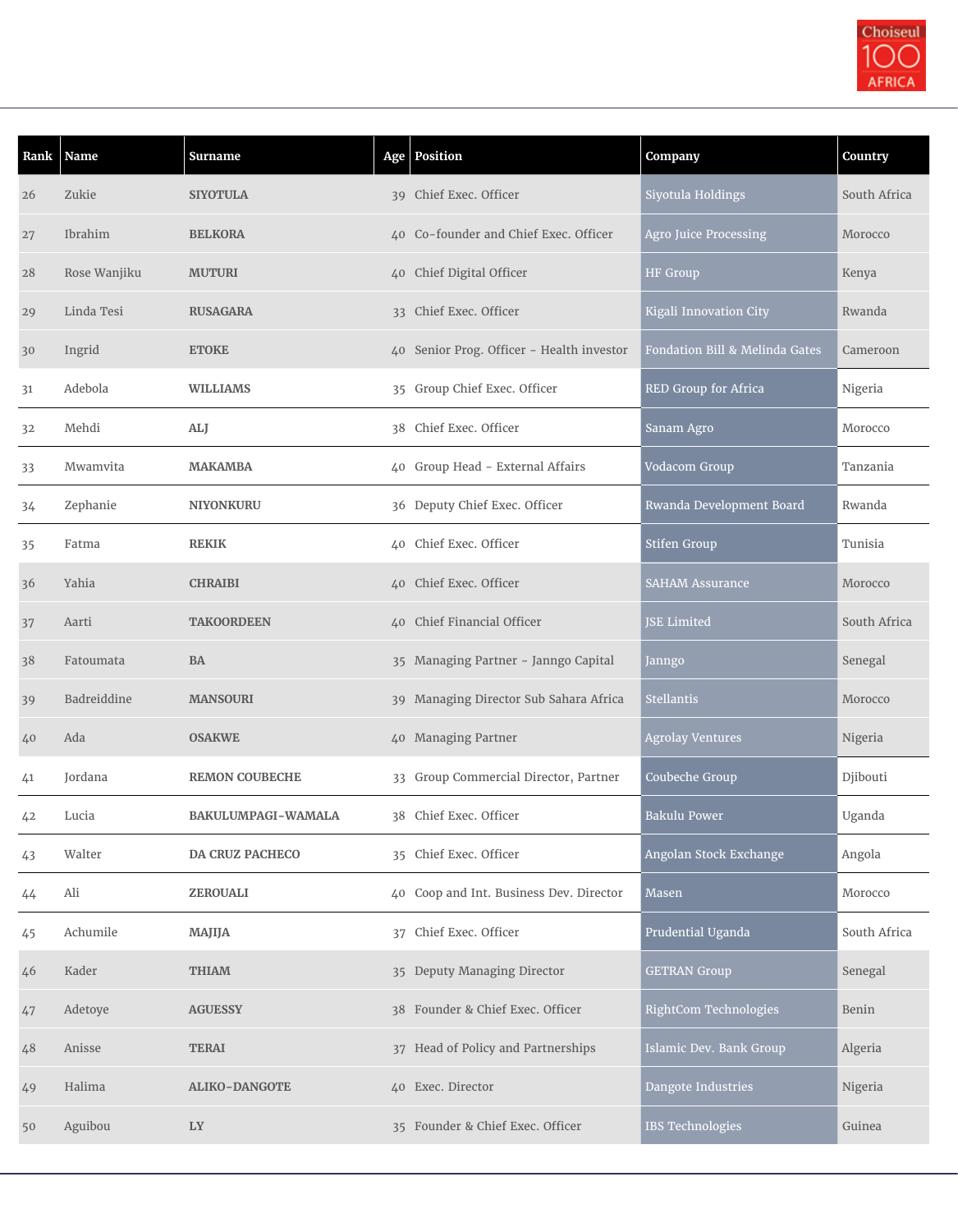

|    | Rank Name              | <b>Surname</b>        | Age   Position                                                        | Company                                 | Country      |
|----|------------------------|-----------------------|-----------------------------------------------------------------------|-----------------------------------------|--------------|
| 51 | Sarah                  | <b>DOUKOURE-BEBEY</b> | 39 Chief Exec. Officer                                                | Vivo Energy Gabon                       | Ivory Coast  |
| 52 | Rapelang               | <b>RABANA</b>         | 39 Founder                                                            | Rekindle Learning                       | Botswana     |
| 53 | Ammar                  | <b>KHADRAOUI</b>      | 40 Chief Exec. Officer                                                | <b>ASMOS Consulting</b>                 | Algeria      |
| 54 | Fatema                 | <b>DEWJI</b>          | 33 Marketing Director                                                 | MeTL Group                              | Tanzania     |
| 55 | Regis                  | <b>RUGEMANSHURO</b>   | 36 Chief Exec. Officer                                                | Rwanda Social Security Fund             | Rwanda       |
| 56 | Sadio                  | <b>BATHILY</b>        | 40 Founder & Chief Exec. Officer                                      | Baraka petroleum                        | Mali         |
| 57 | Aldo                   | <b>TEMBE</b>          | 38 Chief Financial Officer                                            | Ontime                                  | Mozambique   |
| 58 | Yannick                | <b>MBIYA NGANDU</b>   | 38 Deputy Chief Exec. Officer                                         | Trust Merchant Bank                     | <b>DRC</b>   |
| 59 | Ashish                 | <b>THAKKAR</b>        | 40 Chief Exec. Officer                                                | Mara Phones                             | Uganda       |
| 60 | Aftar Touré            | <b>MOROU</b>          | 38 Managing Director                                                  | Public Markets Reg. Authority           | Togo         |
| 61 | Iheb                   | <b>TRIKI</b>          | 37 Exec. Director                                                     | Swicorp                                 | Tunisia      |
| 62 | Yershen                | <b>PILLAY</b>         | 37 Chief Exec. Officer                                                | <b>Chemical Industries</b>              | South Africa |
| 63 | Chinny                 | <b>OGUNRO</b>         | 38 Senior Director                                                    | <b>Broad Reach</b>                      | Nigeria      |
| 64 | Soraya                 | <b>DJERMOUN</b>       | 34 Co-founder and Managing Partner                                    | Kheyma                                  | Algeria      |
| 65 | Sangu                  | <b>DELLE</b>          | 34 Chief Exec. Officer                                                | Golden Palm Investments                 | Ghana        |
| 66 | <b>Moses</b>           | <b>BABATOPE</b>       | 38 Co-founder & Group Exec. Director                                  | <b>Filmhouse Group</b>                  | Nigeria      |
| 67 | Selamawit              | <b>SAMUEL TAFESSE</b> | 35 Exec. Vice President                                               | <b>Sunshine Business</b>                | Ethiopia     |
| 68 | Alisa                  | <b>AMUPOLO</b>        | 38 Chief Exec. officer                                                | <b>Utility Partners Energy Services</b> | Namibia      |
| 69 | Tino Abdellatif WAKED  |                       | 34 Reg. Gen. Manager Mid East, Africa, Pak. & Turk. Uber Technologies |                                         | Egypt        |
| 70 | Ange                   | <b>DIAGOU</b>         | 40 Chief Exec. Officer                                                | New Digital Africa                      | Ivory Coast  |
| 71 | Hadeel                 | <b>IBRAHIM</b>        | 38 Managing Director                                                  | Mo Ibrahim Foundation                   | Sudan        |
| 72 | Temi Marcella AWOGBORO |                       | 34 Chief Operating Offcer & Exec. Dir.                                | Evercare Hospital Lekki                 | Nigeria      |
| 73 | Ibrahima Abe           | <b>DIALLO</b>         | 34 Managing Director                                                  | Supplier and Part. Mkt. of Guinea       | Guinea       |
| 74 | Rafik                  | <b>BOUSSA</b>         | 40 Chief Exec. Officer                                                | Grant Thornton Algeria                  | Algeria      |
| 75 | Mehdi                  | <b>BENNOUNA</b>       | 38 Chief Exec. Officer                                                | Mutandis Group                          | Morocco      |